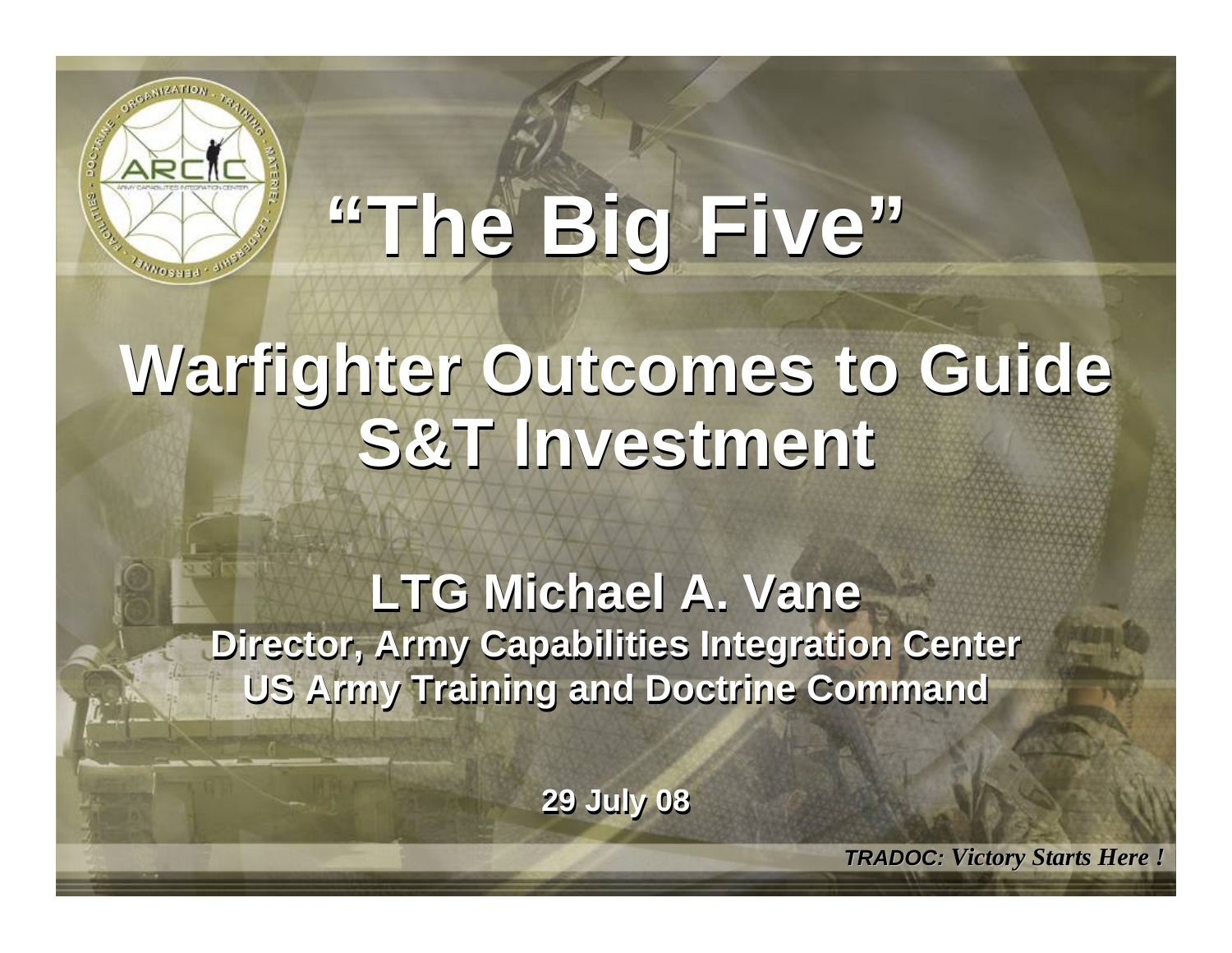

### *ARCIC Mission & Vision ARCIC Mission & Vision*

### **Mission**

**The Army Capabilities Integration Center leads the development and integration of force capabilities across the DOTMLPF for the Army within a Joint and Multinational environment to support Joint Force Commanders.**

### **Vision**

**World class professionals developing innovative, integrated, resource-informed, and outcomebased solutions for the current to future force.**

#### **Essential Tasks from Mission Analysis**

### *Lead =*

- *Develop*
- *Determine*
- *Integrate*
- *Design*
- *Validate*
- *Coordinate*
- *Support the Commanding General, TRADOC*
- *Lead determination and integration of force requirements and synchronize the development of DOTMLPF\* solutions across the Army.*
- *Provide the management structure for identifying capability gaps and directing analytical support for DOTMLPF developments.*
- *Validate research and development priorities for key Army Science and Technology needs*
- *Develop and validate integrated operational architectures depicting warfighting capabilities*
- *As the lead Army agency, coordinate with Joint agencies and other Services for identification and integration of joint required capabilities*
- *Exercise integration coordination authority across the Army in matters pertaining to identification of required capabilities and DOTMLPF integration*

**\*DOTMLPF=Doctrine, Organizations, Training, Materiel, Leader development and education, Personnel. Facilities**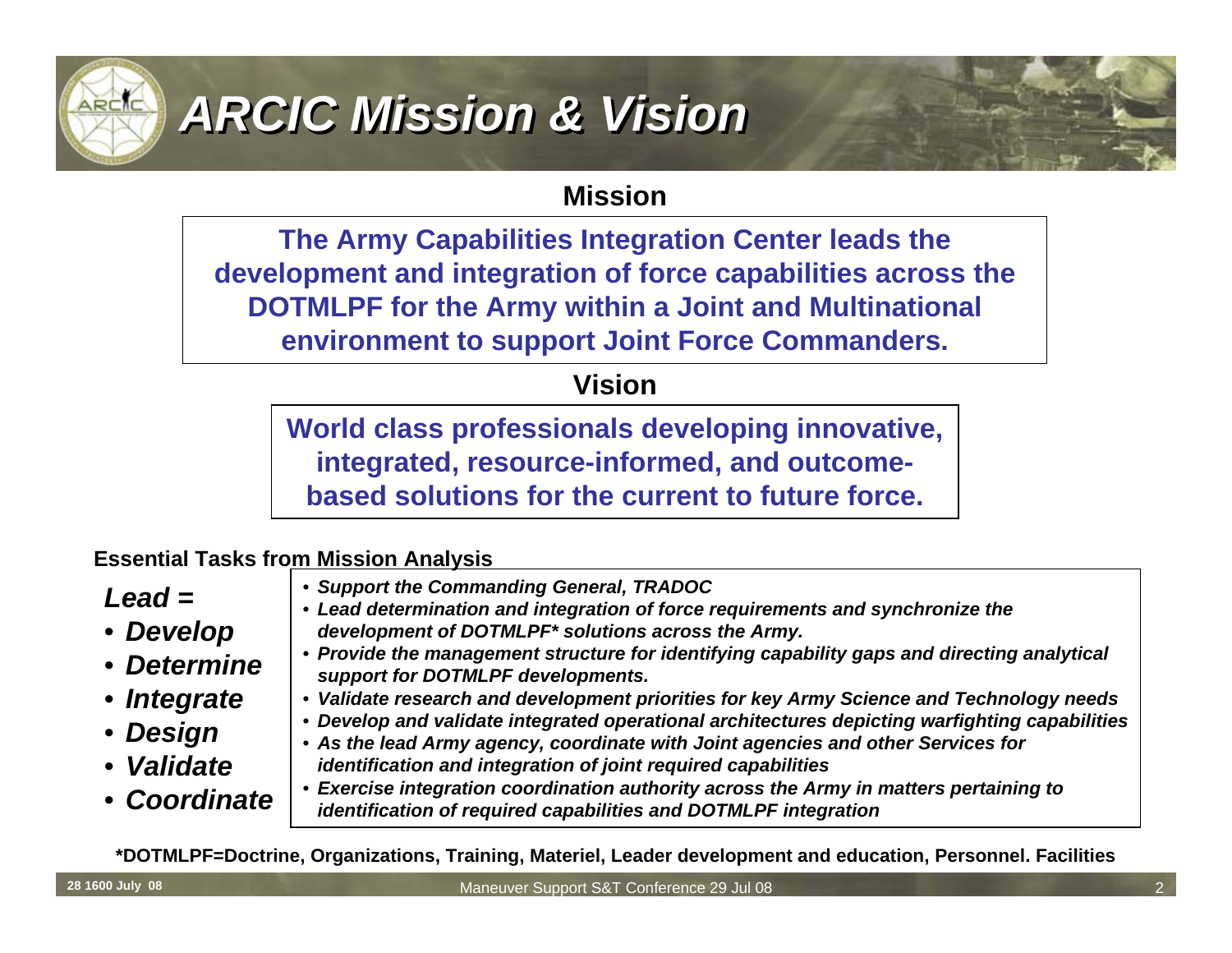

### *ARCIC Priorities ARCIC Priorities*

#### **Build the force: by 2024, field the modular force as envisioned by the Army Capstone Concept.**

#### Connect

- Develop affordable and achievable LandWarNet and LWN Systems (WIN-T, JNN, JTRS, Rifleman's Radio)
- Enable Unified Battle Command
- Develop Network Vulnerability Strategy
- Develop bridge to Ground Soldier System (Land Warrior next…)
- Strategic Engagements
- FCS strategic communications

#### Protect

- Optimize current and future force readiness; minimize operational risk
- Develop organizationally based force protection capabilities

### **Project**

- Deliver expeditionary full spectrum capabilities to the force.
- **Joint Future Theater Lift**
- Joint Future Tactical Lift
- Fill current force gaps with accelerated capabilities while modernizing the future operating force

### Think and learn for the Army: provide conceptual framework beyond 2024. **Adapt community of practice culture to deliver**

- QDR Roles and Missions Support to ARSTAF
- Collect and analyze operational data to better represent Irregular Warfare
- Develop Human Dimension, Generating Force and Capstone Concepts
- Execute CSA/CG TRADOC Future Warfare Study
- Campaign of Learning
	- –Leading from the edge
	- –Baseline and integrate analyses: Modular Force, FCS, and SBCT.
	- –Conduct other key analyses reflecting force effectiveness;
		- OBA with proponent support and Strategic Choices
		- Tactical Vehicle Strategy
		- RSTA and ISR support to BCT
	- –Capability Needs Analysis; timely influence decisions to meet warfighter needs



**organizationally-based solutions.**

- People
	- –Training, Education, and **Certification**
	- –NSPS and Evaluation links to Objectives
- Develop and execute ARCIC Campaign Plan; execute FY08 AC2DP
- **Implement COEs; develop** FCS COE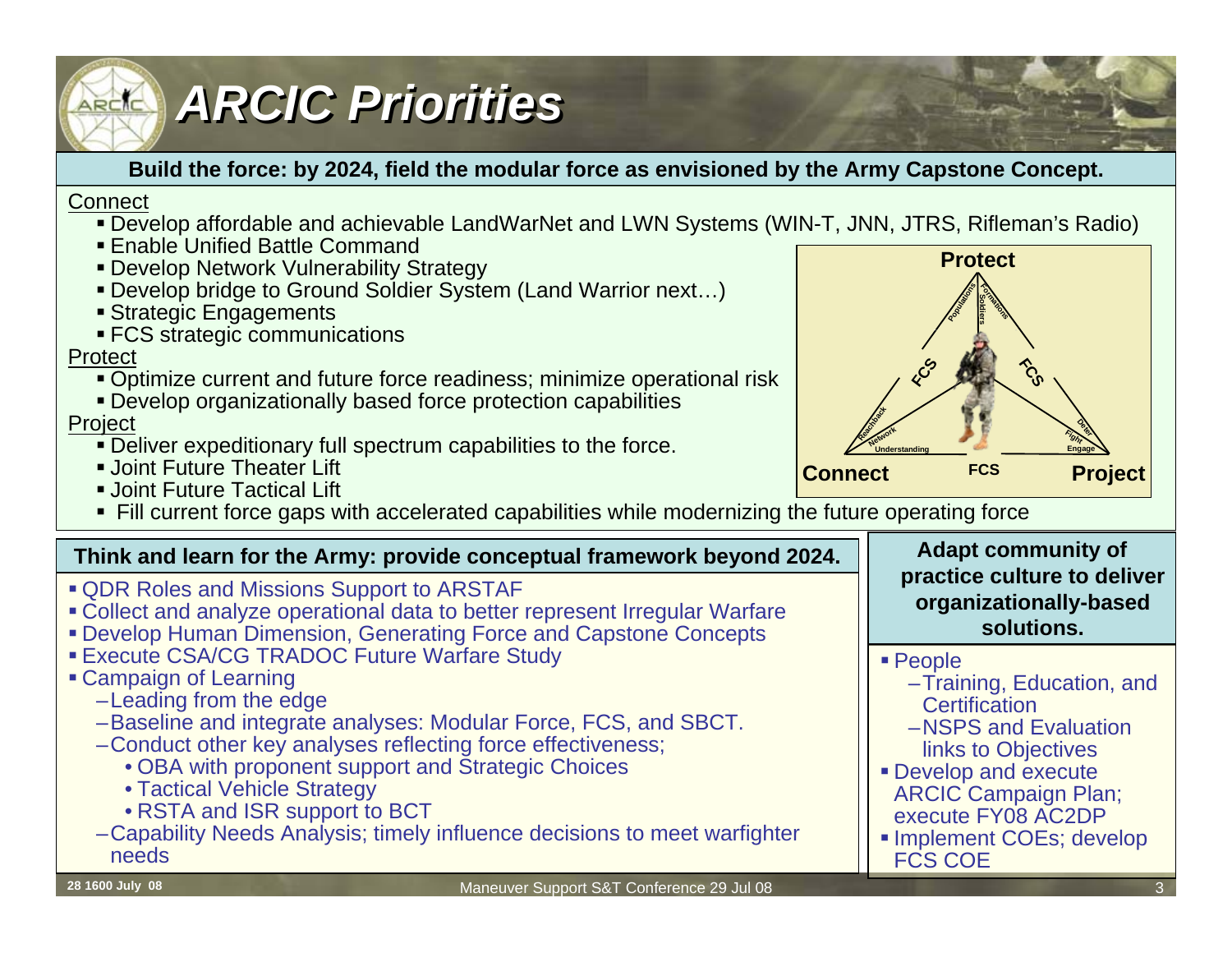### **DRAFT Pre-Decisional***ARCIC Campaign Plan (ArCP)* **As of 20 Jun 08**

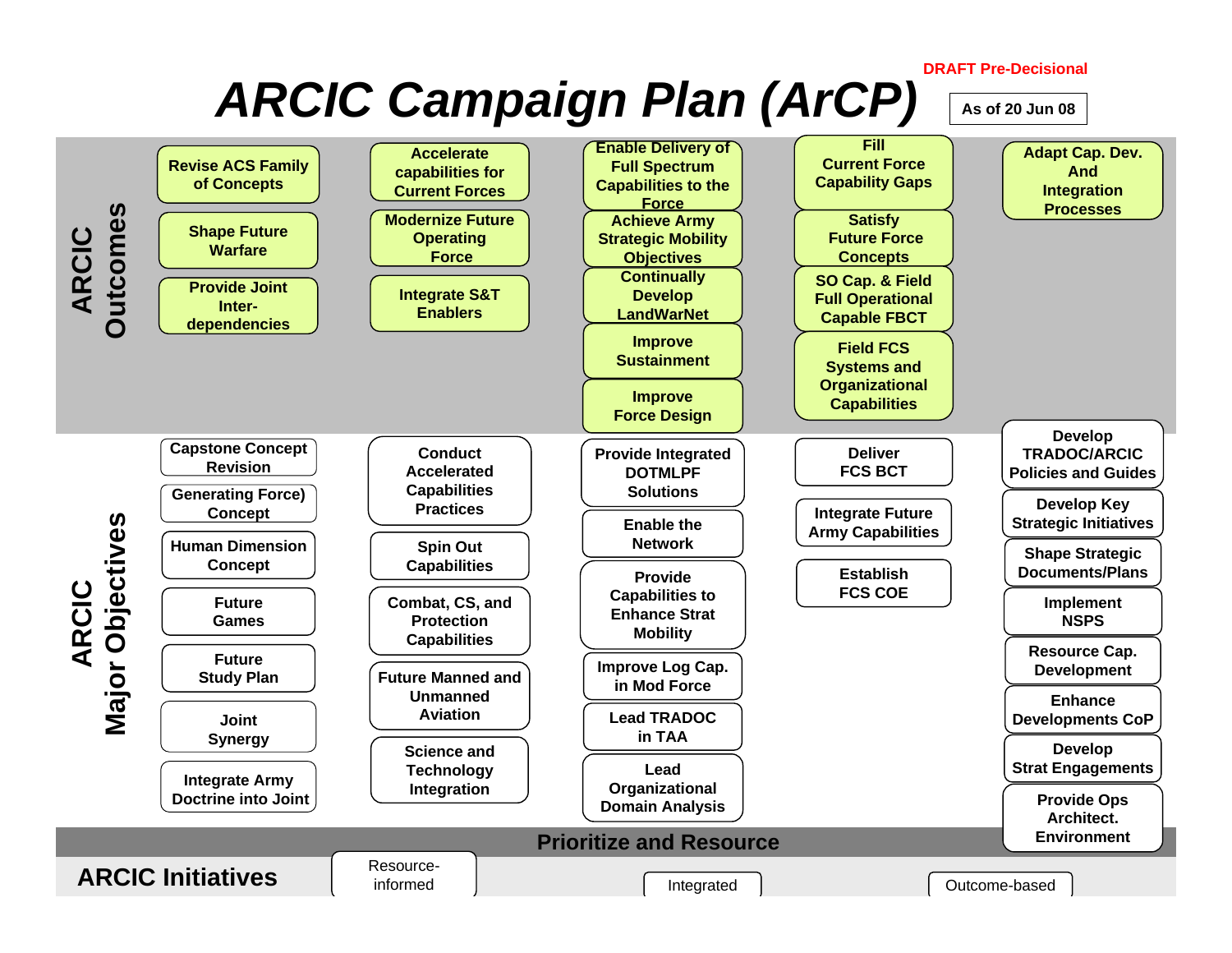

### *FY09/10 Army Enterprise Level FY09/10 Army Enterprise Level Learning Plan Overview Learning Plan Overview*

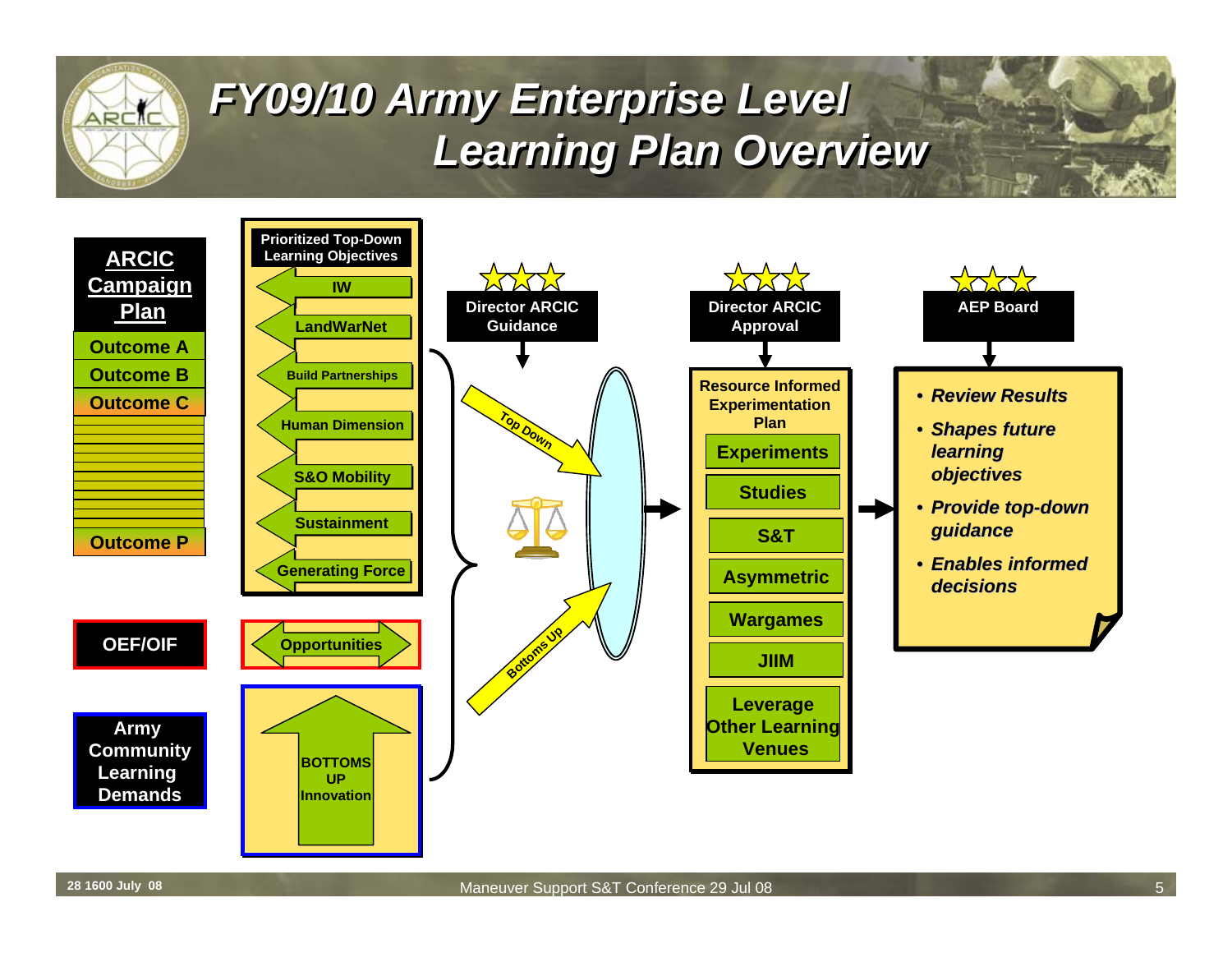### *FY09 Experimentation Guidance FY09 Experimentation Guidance*

### ¾ **More smaller, iterative experiments, that demonstrate flexibility**

• **Link experiments back to initiator**

#### ¾**Strengthen linkages to:**

ARCIC

- **Science and Technology**
- **Joint, Multinational, and SOCOM**
	- •**Map Warfighting Challenges (WFCs) to experiments**
	- •**More lash up of SOCOM and Army Experiments (GPS SOF Integration)**
	- •**Joint linkages such as Seabasing, Lift, Sustainment, and UAV**
- **Future Force Integration Directorate (FFID) and Army Evaluation Task Force (AETF)**
- **Programs and spin-outs**
- **FORSCOM Centers of Excellence**
- **"Leading from the Edge," such as Experimentation in Theater**
- ¾**Broaden EXFOR capability at Maneuver Center**
- ¾**Focus across range of military operations**
- ¾ **Respond to top-down guidance:**
	- **Based on priorities and outcomes**
	- *Not* **based on things, platforms, and technologies**
- ¾**Encourage bottom-up creativity and innovation**

#### **Learning Objectives**

- **1. Irregular Warfare**
- **2. LandWarNet**
- **3. Building Partnerships**
- **4. Human Dimension**
- **5. Strategic & Operational Mobility**
- **6. Sustainment**
- **7. Generating Force**

*And…Get Soldiers involved with promising concepts and technologies earlier and more often*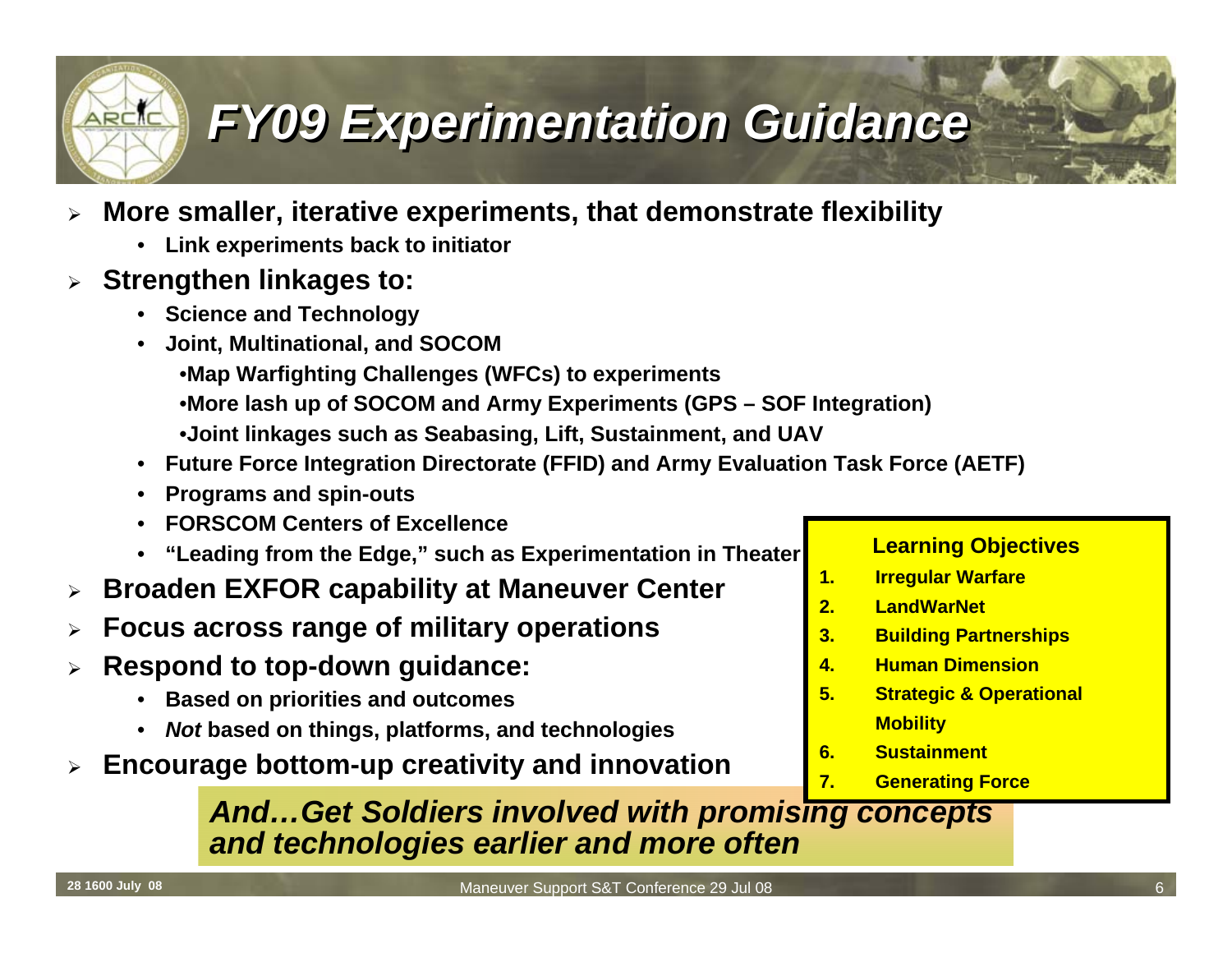

### **Focus on the Big Five**

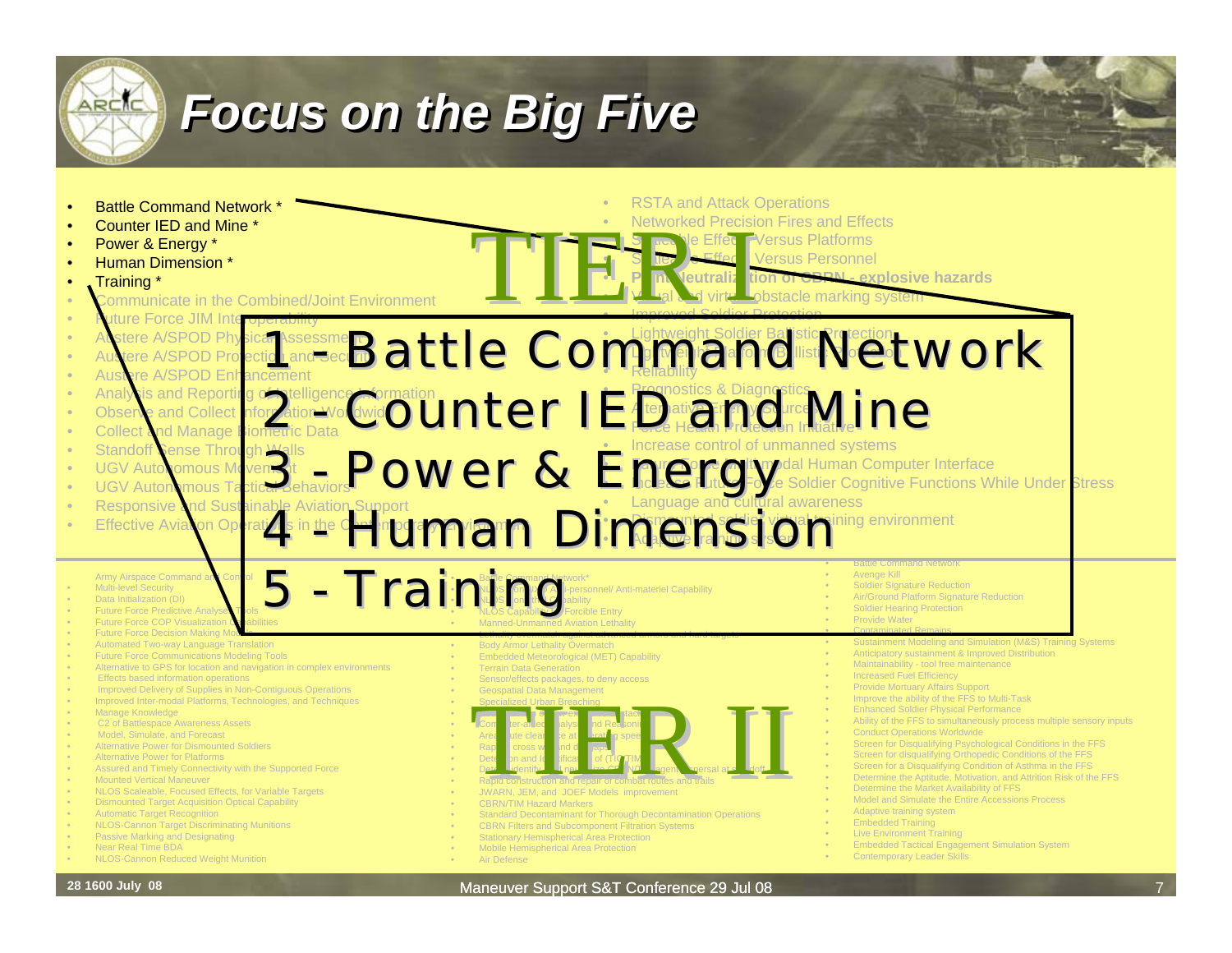#### *"Big Five" Warfighter Outcomes to Guide S&T Investment (1 of 2) "Big Five" Warfighter Outcomes to Guide S&T Investment (1 of 2)*

ARCIC

- **Battle Command Network** The Future Force must possess worldwide, beyond-line-of-sight network capabilities that are effective, layered, persistent, and protected. This network must integrate Command and Control for Joint Interagency Intergovernmental Multinational operations with a single, integrated universal tactical network accessible to the global information grid. It must be optimized for mobile operations and increase access and available throughput to all echelons and the individual Soldier through: dynamic, extended range, selforganizing and multilayered communications with collaborative decision and planning support capabilities.
- **Counter IED and Mine** The Future Force must have the ability to detect, identify and neutralize CBRNE obstacles and/or their components (Improvised Explosive Devices/Home Made Explosives - IED/HME) from a safe standoff distance. They need the capability to determine the type of threat, select the best method of neutralization, and ascertain the potential effects on the environment. Capability will allow the commander to maintain maneuver force momentum while protecting Soldiers and platforms from the effects of these obstacles.
- **Power & Energy** Provide enhanced agility to operate worldwide by the weight and volume of fuel associated with powering the force. Combat platforms require sufficient pulsed power to enable advanced lethality options and increased continuous power to enable superior tactical mobility, speed and an excess capacity for on/off board electrical power use while significantly increasing fuel economy. Emerging electrical components and systems require dismounted Soldiers to possess a radical increase of available power, at half the tactical weight.

### Definition of P&E...

Power (symbol: *P*) is the rate at which *work* is performed or *energy* is transmitted. Energy (symbol: *E*) is the capacity to do *work*.

Work is force times distance (dot product) moved in the direction of the force.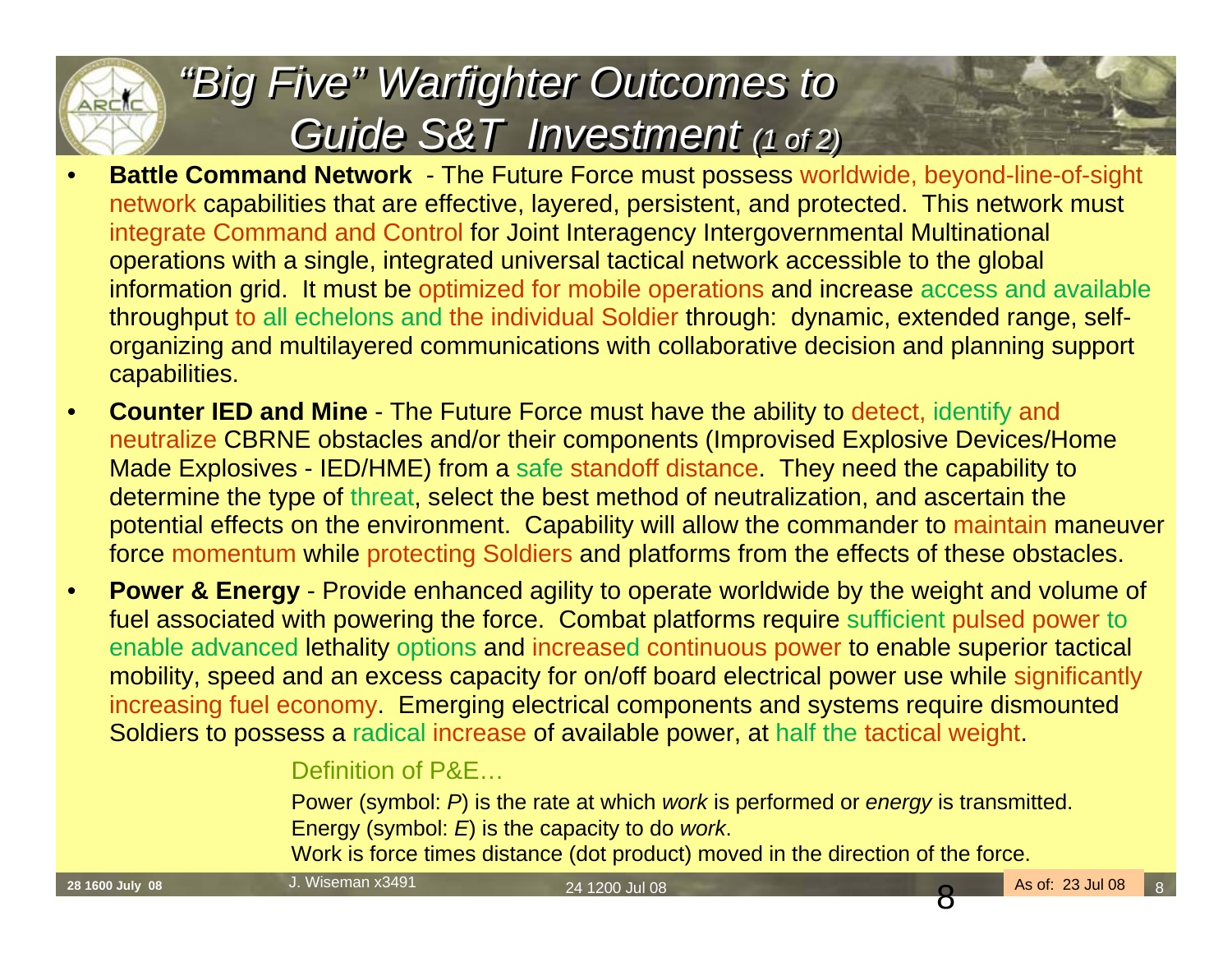#### *"Big Five" Warfighter Outcomes to Guide S&T Investment (2 of 2) "Big Five" Warfighter Outcomes to Guide S&T Investment (2 of 2)*

- **Human Dimension**  Provide Soldiers and leaders the ability to excel in a challenging and increasingly complex future operating environment by developing tools and technologies that enhance & restore Soldier cognitive and physical performance to function efficiently as an integral component of a network and society. Future accessions must focus on finding, enlisting, commissioning and retaining Soldiers based on their innate cognitive potential for ethical and moral decision-making. Soldiers must be able to interface with multiple unmanned systems, conduct multi-modal human computer interface, and multi-task across a wide spectrum of information input while mitigating the proportional increase in physiological and psychological stress and improving mental, moral and physical capacity and performance.
- **Training**  Provide Soldiers and leaders the ability to excel in a challenging and increasingly complex future operating environment by developing tools and technologies that enable more efficient and effective training through live, virtual, constructive and mixed venues. Future training must enable the Future Force to impart more skills, faster, at lower cost and with greater retention than currently achievable. Soldiers and units must be able to be trained using non-traditional home station training techniques and technology and train prior to employment. Future training must enhance and account for individual proficiencies and learning rates - i.e. outcome based training. Future training and leader development must be completely adaptable and scalable to cover the full spectrum of operational challenges facing the Soldier.

.

ARCIC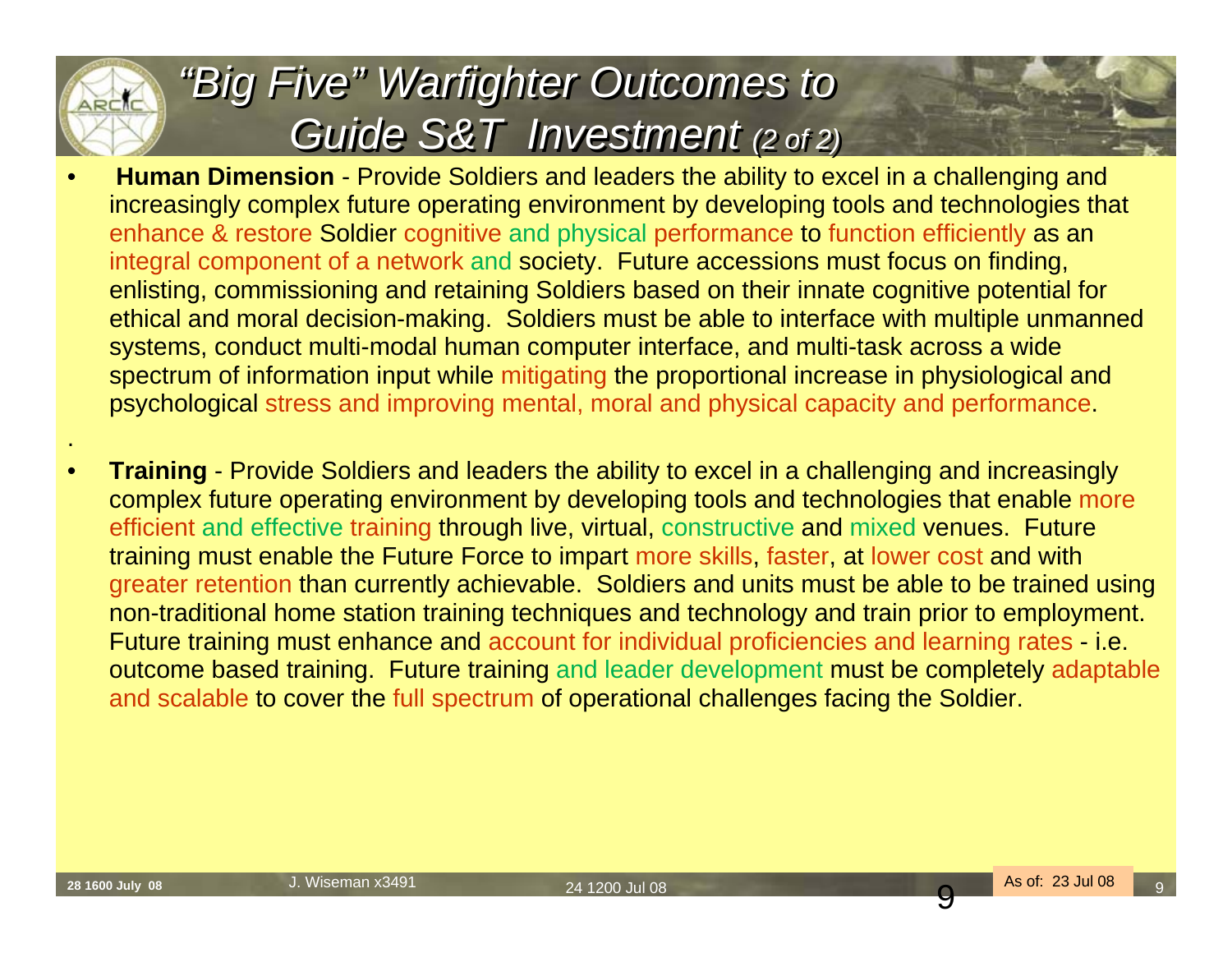

### *Leading from the Edge Leading from the Edge*

*- Accelerated Developments Environment - Accelerated Developments Environment*

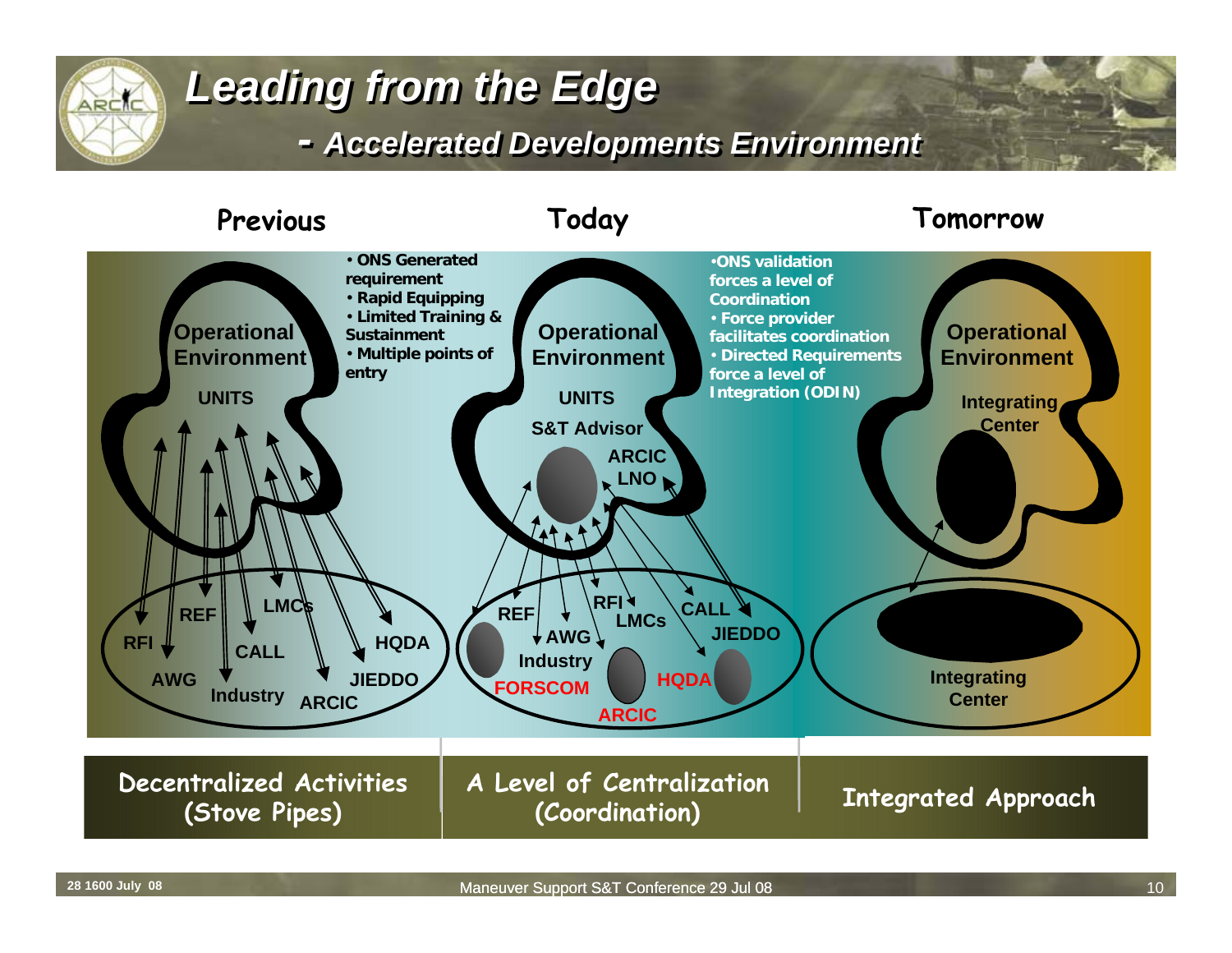

### *MANSCEN in the Fight MANSCEN in the Fight*

- *Support to hundreds of Operational Needs Statements*
- *CBRNE Consequence Management Response Force (CCMRF)*
- *Maneuver Enhancement Brigade (MEB)*
	- *Conduct Maneuver Support operations*
	- *Conduct Support Area Operations*
	- *Conduct Consequence Management Operations*
	- *Conduct Stability Operations*
- *20th Support Command (CBRNE): Counter CBRNE and WMD*
- *Route Clearance and Route Improvement*
- *Force Protection*
- *Law Enforcement Program*
- *Army Non-Lethal Scalable Effects Center*
	- *Launched Electrode Stun Device*
	- *Non-lethal Capability Sets*